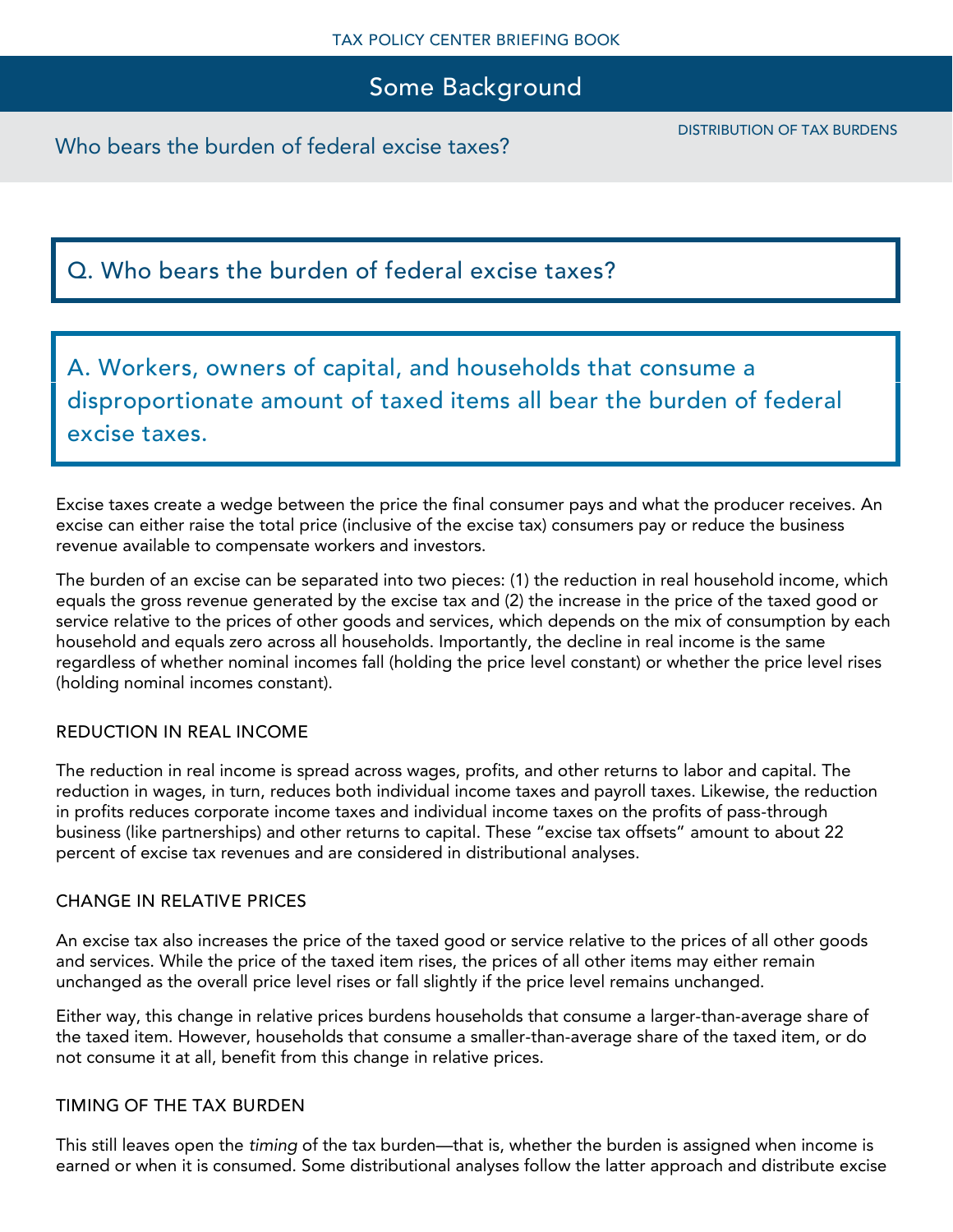## Who bears the burden of federal excise taxes?

taxes in proportion to current levels of consumption. Alternative analyses assign the burden based on current income. Under the income-based approach, one can think of excise taxes as a reduction in purchasing power at the point income is earned. Of course, if all households fully consumed their income in each year, the two methods would yield identical results.

The Urban-Brookings Tax Policy Center distributes the burden of an excise tax when income is earned, taking into account the "offset" and the relative price effect. The US Department of the Treasury's Office of Tax Analysis, as described in Cronin (1999), distributes excise taxes in the same manner. The Joint Committee on Taxation and the Congressional Budget Office, however, distribute the entire burden of excises in proportion to consumption of the taxed goods and services.

## DISTRIBUTION OF FEDERAL EXCISE TAXES

**Expanded Cash** 

While the share of federal excise tax paid rises with income, federal excises are regressive. That is, the average federal excise tax rate (the excise tax burden as a percentage of pretax income) declines as income rises. The average excise tax rate falls from 1.1 percent in the bottom quintile to 0.5 in highest quintile, and to 0.3 percent of income in the top 1 percent (table 1). (Each quintile contains 20 percent of the population, ranked by income.)

Share of Total Excise Average Federal Excise

# **TABLE 1** Distribution of Federal Excise Taxes, 2019

| income rercentile | <b>Tax Durden (70)</b> | Tax Rate $(70)$ | Tax Rate $(70)$ |
|-------------------|------------------------|-----------------|-----------------|
| Lowest quintile   | 7.1%                   | 1.1%            | 3.2%            |
| Second quintile   | 11.6%                  | 0.8%            | 7.9%            |
| Middle quintile   | 16.5%                  | 0.7%            | 13.0%           |
| Fourth quintile   | 22.3%                  | 0.6%<br>16.8%   |                 |
| Top quintile      | 42.1%                  | 0.5%            | 23.9%           |
| All               | 100.0%                 | 0.6%            | 18.8%           |
|                   |                        |                 |                 |
| Addendum          |                        |                 |                 |
| 80-90             | 14.2%                  | 0.6%            | 19.6%           |
| 90-95             | 8.9%                   | 0.5%            | 21.5%           |
| 95-99             | 10.4%                  | 0.5%            | 23.3%           |
| Top 1 percent     | 8.6%                   | 0.3%            | 29.4%           |
| Top 0.1 percent   | 3.3%                   | 0.2%            | 30.1%           |
|                   |                        |                 |                 |

Source: Urban-Brookings Tax Policy Center. "TPC Microsimulation Model, version 0319-2."



**Average Total Federal**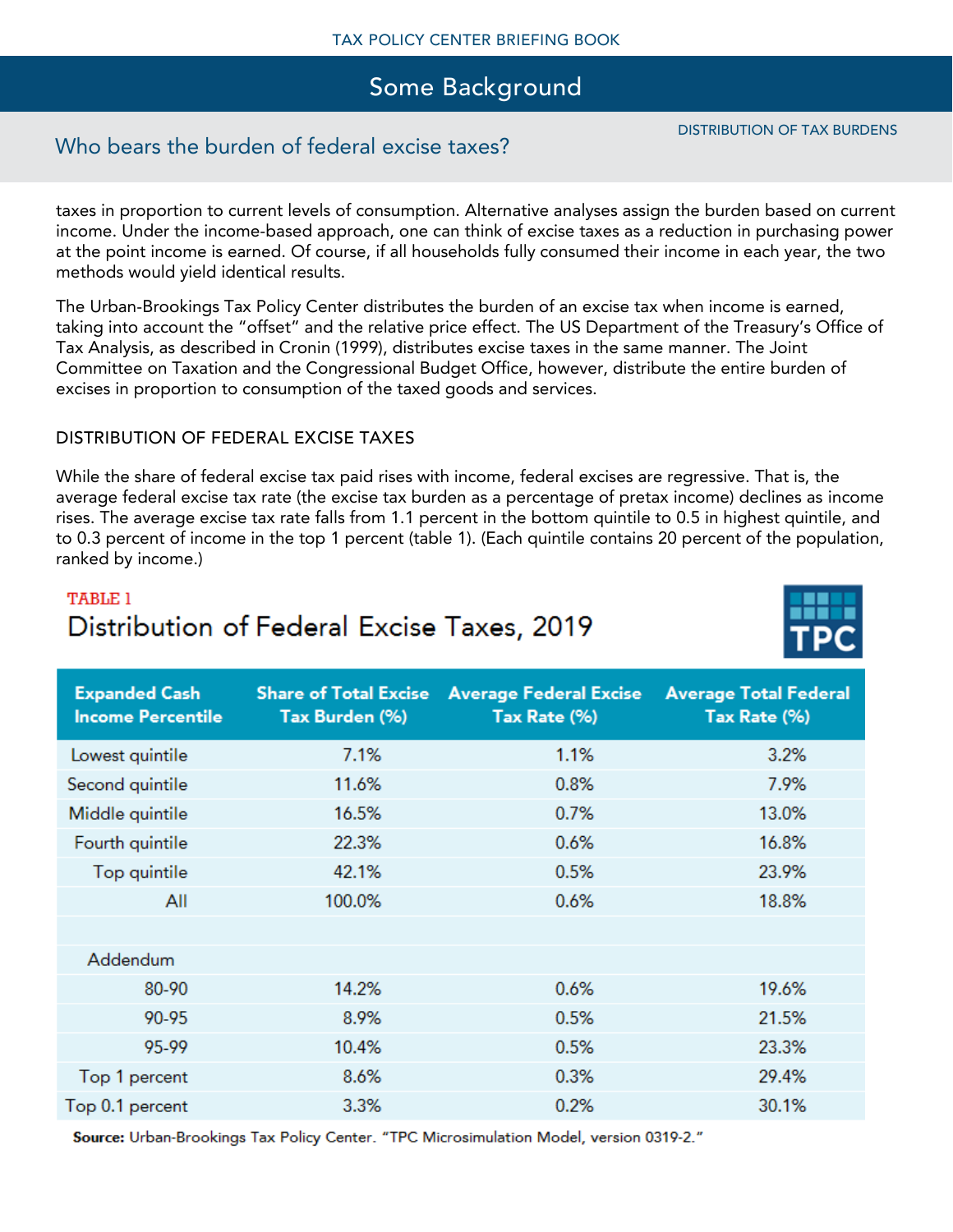## Who bears the burden of federal excise taxes?

Federal excise taxes also account for a larger share of the total federal tax burden (including individual and corporate income taxes, payroll taxes, the estate tax, and excise taxes) for lower-income groups than for higher-income groups. In the bottom two quintiles, excise taxes are the second-largest source of the total federal tax burden, well behind payroll taxes. Those income groups have negative average income tax rates resulting from refundable income tax credits.

Federal excise tax revenues totaled \$98.5 billion in fiscal year 2019, or 3 percent of federal tax revenues. Five categories of excise taxes—highway, tobacco, air travel, health, and alcohol—account for about 95 percent of total excise tax receipts.

The distributional burden varies somewhat across the different categories of excise taxes (table 2). The most noticeable is the tobacco excise tax, for which the share of tax paid varies the least across income quintiles. The bottom quintile pays 16 percent of tobacco taxes and 18 percent of penalties under the Affordable Care Act (ACA) (compared to 4 to 5 percent of other excises), while the top quintile pays 27 percent of tobacco taxes and 25 percent of ACA penalties (compared to about 45 to 50 percent of other excises). Tobacco taxes and ACA penalties are the most regressive of the major federal excise taxes. The remaining categories vary only modestly from each other. Excise taxes on air travel are tilted the most toward higher-income households, with 52 percent paid by households in the top income quintile.

#### TABLE<sub>2</sub>

Distribution of Federal Excise Taxes and Aggregate Revenue by category of excise tax, 2019

| <b>Expanded Cash Income</b><br><b>Percentile</b> | Share of Total Excise Tax Burden (%) |                |                   |               |                      |                |       |
|--------------------------------------------------|--------------------------------------|----------------|-------------------|---------------|----------------------|----------------|-------|
|                                                  | <b>Highway</b>                       | <b>Tobacco</b> | <b>Air Travel</b> | <b>Health</b> | <b>ACA Penalties</b> | <b>Alcohol</b> | Other |
| Lowest quintile                                  | 4.2%                                 | 15.9%          | 4.5%              | 3.4%          | 18.4%                | 3.5%           | 4.1%  |
| Second quintile                                  | 10.5%                                | 18.3%          | 7.0%              | 10.2%         | 20.1%                | 8.6%           | 9.3%  |
| Middle quintile                                  | 17.1%                                | 18.1%          | 14.1%             | 16.8%         | 15.8%                | 17.2%          | 15.7% |
| Fourth quintile                                  | 23.4%                                | 20.1%          | 21.6%             | 23.7%         | 20.3%                | 23.9%          | 22.7% |
| Top quintile                                     | 44.4%                                | 27.3%          | 52.4%             | 45.6%         | 25.3%                | 46.7%          | 47.9% |
| All                                              | 100.0%                               | 100%           | 100%              | 100%          | 100%                 | 100%           | 100%  |
|                                                  |                                      |                |                   |               |                      |                |       |
| Addendum                                         |                                      |                |                   |               |                      |                |       |
| 80-90                                            | 14.8%                                | 9.3%           | 16.2%             | 14.9%         | 12.2%                | 15.2%          | 15.3% |
| 90-95                                            | 9.1%                                 | 4.6%           | 12.0%             | 9.6%          | 7.0%                 | 10.4%          | 10.2% |
| 95-99                                            | 11.0%                                | 6.2%           | 13.8%             | 11.4%         | 4.9%                 | 12.0%          | 12.1% |
| Top 1 percent                                    | 9.5%                                 | 7.1%           | 10.4%             | 9.7%          | 1.1%                 | 9.1%           | 10.3% |
| Top 0.1 percent                                  | 3.7%                                 | 3.2%           | 3.8%              | 3.8%          | 0.1%                 | 3.5%           | 4.0%  |
|                                                  |                                      |                |                   |               |                      |                |       |
| Aggregate revenue (\$ billions)                  | \$41.7                               | \$13.1         | \$17.3            | \$2.8         | \$9.4                | \$8.8          | \$5.1 |

Source: Urban-Brookings Tax Policy Center. "TPC Microsimulation Model, version 0319-2."

*Updated May 2020*